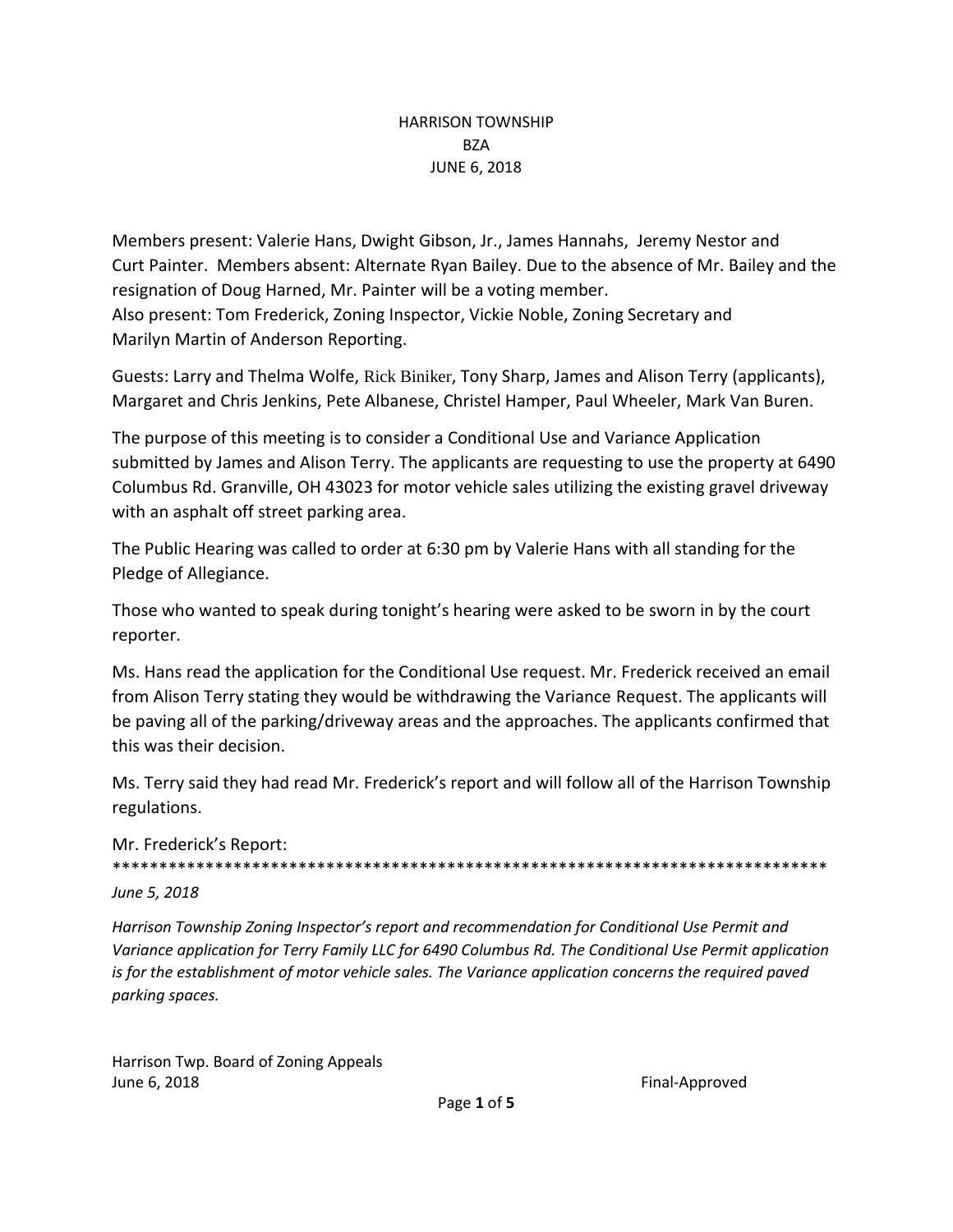*This recommendation will follow the requirements of Article 4 – Section 4.12 Variance application and Section 4.21 Conditional Use application of the Harrison Township Zoning Resolution.* 

*NOTE: Due to the Terrys withdrawing the variance request only Conditional Use regulations will be considered using Article 4-Section 4.22.*

# *Article 4 – Section 4.22 General Standards Applicable to all Conditional Uses:*

*The Board of Zoning Appeals shall review the particular facts and circumstances of each proposed use in terms of the following standards and shall find adequate evidence showing that such use at the location:* 

*1. Is in fact a conditional use as established under the provision for the Zoning District involved; Yes, it is.* 

#### *2. Will be harmonious with and in accordance with the general objective of the Township's comprehensive plan and/or Zoning Resolution;*

*Yes. In both cases the property is in the B-1 Zoning District and is labeled for General Business in the Comprehensive Plan.*

*3. Will be designed, constructed, operated and maintained so as to be harmonious and appropriate in appearance with the existing or intended character of the general vicinity and that such use will not change the essential character of the same area;*

*Must comply with the proper landscaping/ buffer areas and control of outdoor lighting requirements within the Harrison Township Zoning Resolution. The proposed use will definitely be a change from the Dalgarns business.* 

*4. Will not be hazardous or disturbing to existing or future neighboring uses;* 

*The applicants have not stated within their application or asked for any motor vehicle repair or service, which is another Conditionally Permitted Use, so I do not see that it would be hazardous or disturbing. 5. Wil be served adequately by essential public facilities and services such as highways, streets, police and fire protection, drainage structures, refuse disposal, water and sewer, and schools; or that the person or agencies responsible for the establishment of proposed use shall be able to provide adequately any such services;* 

*Yes.* 

*6. Will not create excessive additional requirements at public cost for public facilities and services and will not be detrimental to the economic welfare of the community; No.* 

*7. Will not involve uses, activities, processes, materials, equipment and conditions of operations that will be detrimental to any person, property, or the general welfare by reason of excessive production of traffic, noise, smoke, fumes, glare, or odor;*

*No.* 

*8. Will have vehicular approaches to the property, which shall be so designed as not to create an interference with traffic on surrounding public thoroughfares;*

*No new approaches to the property are in the plan. If the existing driveways were to be paved I believe that traffic would have better and faster access onto and out of the property.*

*9. Will not result in the destruction, loss, or damage of natural, scenic, or historic features of major importance.*

*No.*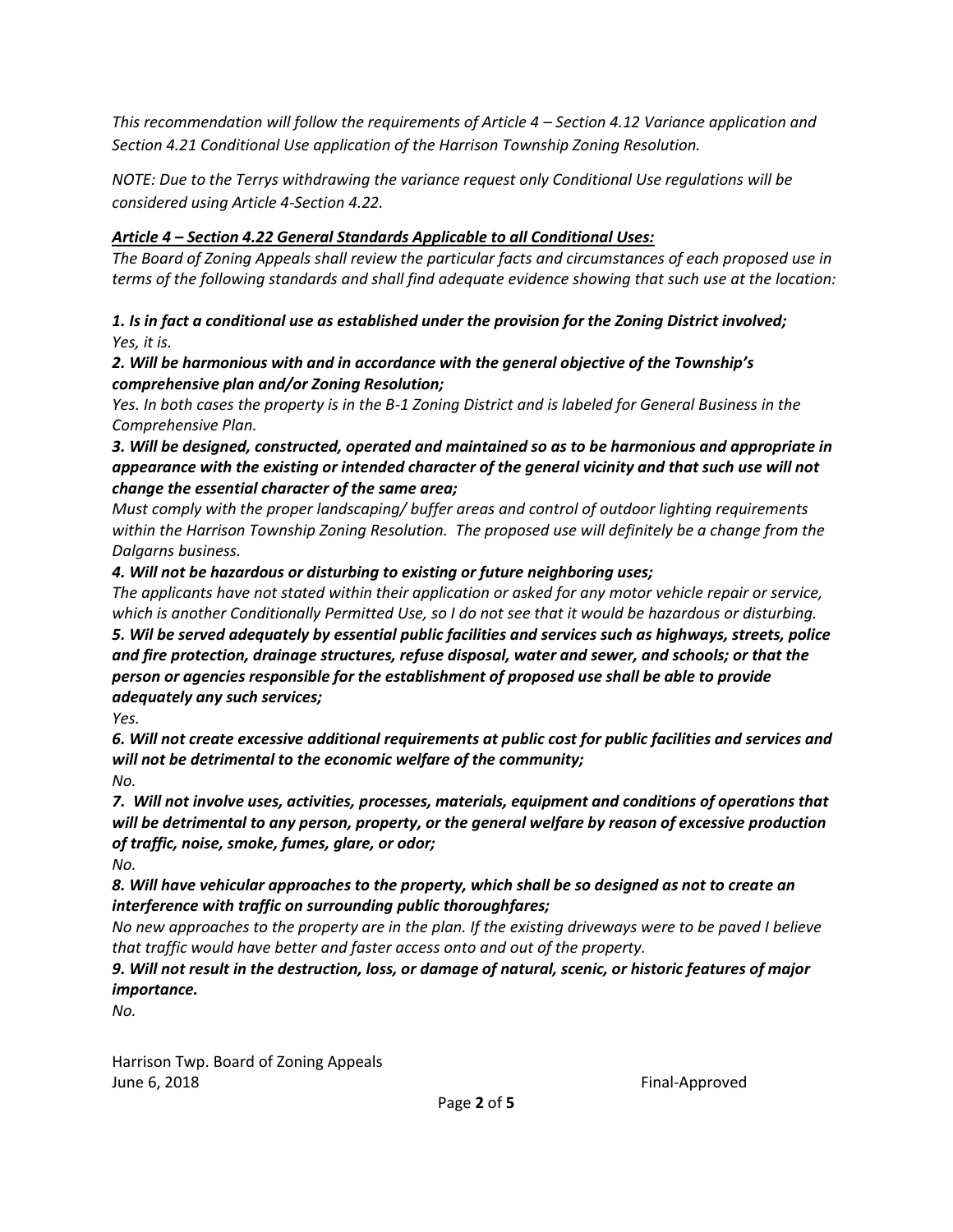# *Additional requirement that must be considered in the review of the Variance and Condition Use request:*

### *Article 10 – Section 10.17 Buffering and Screening;*

*All requirements of this section shall be complied with. This means that buffering and screening will have to be added to the west and east side of the property. This is because the adjoining properties are developed with residential land uses.* 

#### *Article 14 Outdoor Lighting;*

*This article shall be complied with at the time a zoning permit is issued.*

### *Article 18 Off Street Parking and Loading Regulations – Section 18.1 – Development and Maintenance of Parking Areas- #1;*

*This section refers to Screening and Landscaping of off street parking areas and requires a 30-foot-wide screening area. It makes reference back to Article 10 – Section 10.17 – Buffering and Screening regulations.*

### *Section 18.6 Number of Parking Spaces Required;*

*This section requires 1 parking space for each 300 square feet of indoor gross floor area, plus 1 space per 1000 square feet of outdoor display area.* 

*According to the County Auditor's information the current building has 4,200 square feet of floor area and that would mean 14 parking spaces would be required. The applicant is proposing to have only 18 paved parking spaces.* 

*I would also like to have a condition that no outside speakers be allowed for the proposed business use. My recommendation would be to not approve the variance request for the required parking spaces and to approve the requested Conditional Use with the above additional requirements and any other condition that may come forward at the public hearing.* 

*Thomas D. Frederick*

*Harrison Township Zoning Inspector*

*\*\*\*\*\*\*\*\*\*\*\*\*\*\*\*\*\*\*\*\*\*\*\*\*\*\*\*\*\*\*\*\*\*\*\*\*\*\*\*\*\*\*\*\*\*\*\*\*\*\*\*\*\*\*\*\*\*\*\*\*\*\*\*\*\*\*\*\*\*\*\*\*\*\*\*\*\*\*\*\*\*\*\*\*\**

Mr. Frederick emphasized the no outside speakers point. Mr. and Mrs. Terry stated there would be no outside speakers.

Mr. Gibson asked about the cars presently seen on the lot. Mr. Terry said it was family.

Larry Wolfe is concerned about the cars entering and exiting the property now and in the future. He stated he has seen many near miss accidents.

Paul Wheeler is concerned about traffic. He already sees additional traffic with the new housing in the area.

Thelma Wolfe is concerned about the property values going down. She does not want to look at a car lot.

Christel Hamper stated she moved to Ellington Village a year ago. She enjoys the country living and is concerned about the type of vehicles that will be on the lot. She asked the board to deny the request.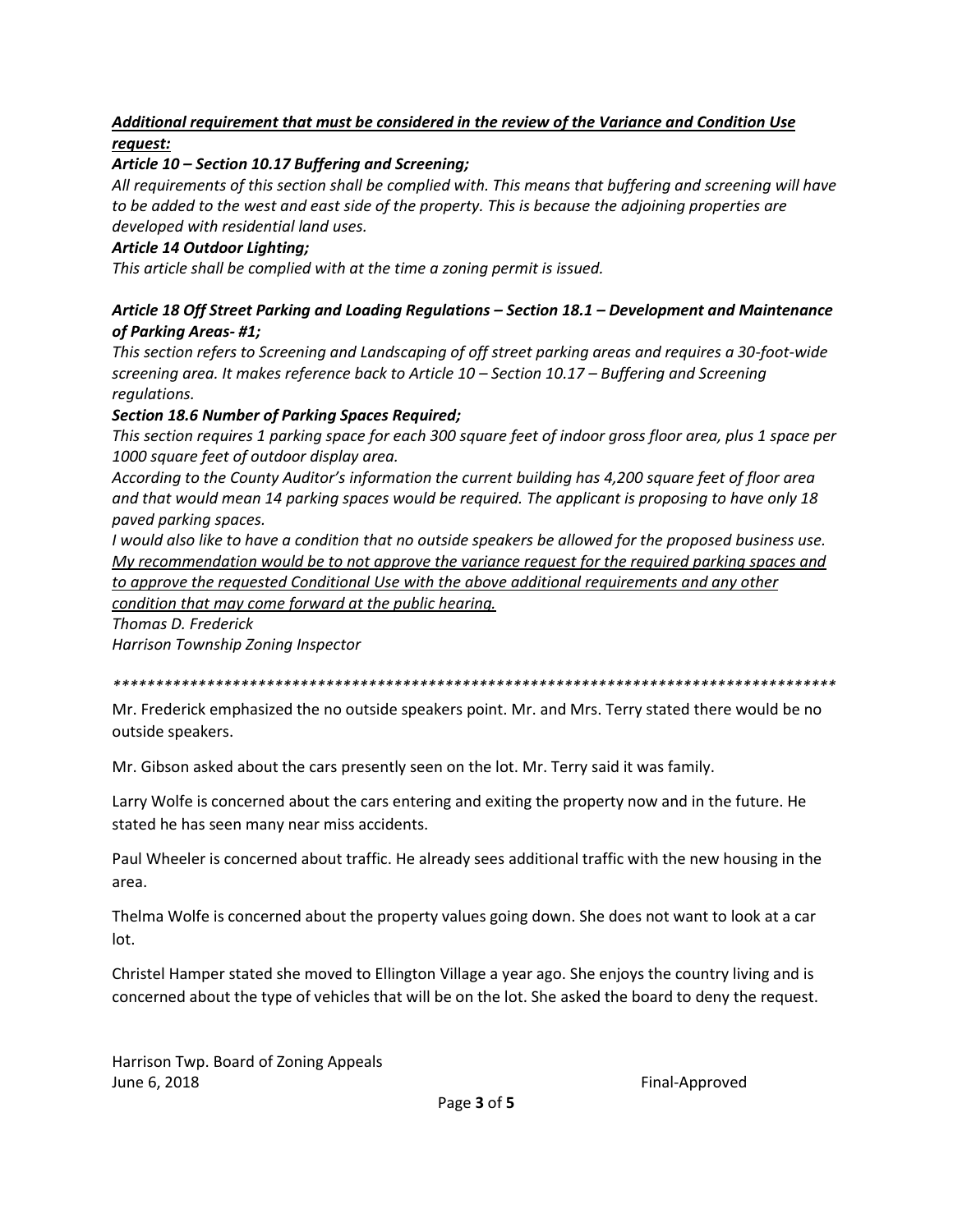Chris Jenkins said he agrees with Ms. Hamper. He is concerned about traffic and maintaince in and out of the building.

Pete Albanese is also concerned about traffic. He questions a car lot on a road with a 55 mph speed limit. He questioned a camper that was presently on the property. He is concerned about theft targeted at this kind of business and possibly extending to the neighborhood.

Ms. Hans informed the audience that the BZA can only address the Conditional Use Request. The board has to follow the regulations set by the Zoning Resolution.

Mr. Frederick added to Ms. Hans point. He explained the permitted and conditional uses of the Zoning Resolution.

Paul Wheeler stated when he moved here Dalgarns was already in business. He understands the business and that change will happen. He feels the road is not set up to handle the traffic and thinks that accidents will happen. He asked about turning lanes. Mr. Frederick said ODOT looks at use and average daily traffic on these issues.

Mr. Nestor asked about the parking spots. He wanted to know how many cars would be on the lot. Mr. Terry answered that not that many cars would be on the lot. He plans on dealing in high end cars. Mr. Nestor followed up with a question about where the cars would be parked. Ms. Terry said some would be inside and some would be outside. This will not be their primary business and may have one employee.

Mr. Hannahs stated the traffic is already there and he doesn't see a problem.

Ms. Hans asked about the Recreational Vehicle on the property. Mr. Terry said he let a friend park it there but after speaking with Mr. Frederick the vehicle will be moved.

Pete Albanese asked about fencing or landscaping. Ms. Hans referred to Mr. Frederick's report concerning buffering and screening.

Christel Hamper would like to request the applicants be good neighbors. Mr. Terry offered to give the neighbors his phone number.

Valerie Hans moved to approve the Conditional Use request with the following conditions:

- 1. That the applicant will install buffering and screening in accordance with section 10.17 of the Harrison Township Zoning Code.
- 2. That the applicant will comply with all lighting requirements of Article 14 of the Harrison Township Zoning Code. Light will need to be contained on the property and directed to avoid spill over onto neighboring properties.
- 3. That the applicant will meet all signage requirements of the Harrison Township Zoning Code.